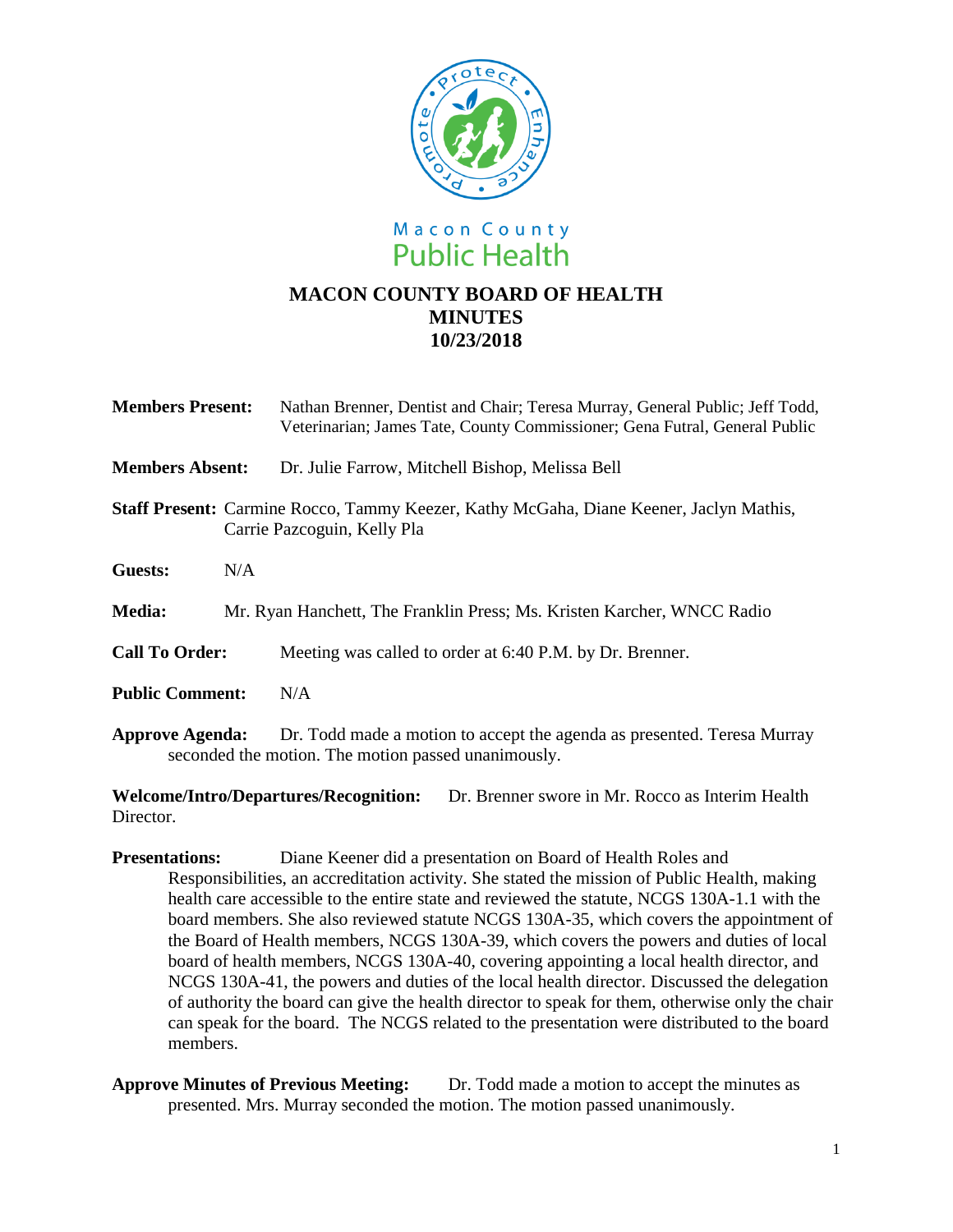**Old Business:** Budget Update – Tammy Keezer introduced Carrie Pazcoguin, the new finance section administrator, to the board, before explaining the quarterly budget to the board. Anything in red is where there are any potential issues. The 1422 Grant ended September  $30<sup>th</sup>$  and all that money had to be spent by then, which is why it's in the red this quarter. The flu vaccine is also in red because it is flu season and we purchase the vaccine when we need it, will balance out toward the end of the year. Nutrition Education is the Diabetes Prevention Program where we had to buy incentives for people participating in the program and they get those incentives as people take the classes. The cost will balance out as the year goes on. On the right hand side of the budget document, anything in red is where we haven't met our revenue benchmarks. Some will be because of the cycle we are in right now, billing, Medicare, Medicaid, and some of our billing staff have been involved in off-site clinics. SmartStart program is a grant through region A, and that grant has been ended because of the difficulty with keeping a person in that position. We have been paid for July and August and that money will show up in the October report. Child Dental program, we've had a person out on medical leave and the summer is when staff takes vacation time, so the revenues should increase now that school has started. Adult Dental, we've had staffing issues there, the dentist position is vacant, however we are using a Locum Tenens dentist to fill inwhen available. Other revenue is dependent upon the money coming in from billing, and in environmental health there is a lack of applications due to the time of year.

**New Business:** Kathy McGaha gave a review of the medication assistant event, informing the board of the success of the program. Our total attendance was 1067 participants, each getting about \$100-150 worth of free medication. Macon County was a recipient of a sponsorship through the agency that runs the program.

Ms. McGaha then gave a presentation on the board of health policies, and handed out the lists and policies to the board members for review. She then explained the policy on delegation of authority to health director, told the members that there were some changes that they might want to be made to the policy. The true delegation of authority is when the chair directs the health director to speak for the board, a change Ms. McGaha and Mr. Rocco are suggesting be made to the current policy. BOH members were also provided copies of each of the BOH policies, including the BOH Operating Procedure for their review. Ms. McGaha explained that any member not present at tonights meeting would receive a packet of the policies. Ms. McGaha explained that she would be at the November BOH meeting to incorporate any changes or suggestions they had to the policies.

Mr. Rocco discussed two new grants, RFA 361, and NC-PACT. Discussed the effort the department is putting forth to combine primary care and behavioral health. NC-PACT works with NC STEP and is funded by the Fullerton Foundation and the Duke Endowment. ECU was just awared the Fullerton Grant and notified us on the  $15<sup>th</sup>$  of October that they will receive funding for the next two years. Goals of program are to reduce length of stay for client, increase capacity in a community-based setting, and build capacity in a local public health department. Macon County is 1 of 5 sites recieving the grant, which is for \$60,000 over two years. The proposed plan for the first year is to provide psychiatrists' time at 4 hours per week, costing \$33,000 per year. This is for consultation only with the existing mental health providers working in the integrated care program. The remainder will be used by MCPH for site support for example purchasing tele equipment, marketing, temporary salary support or education materials. MCPHJ will bill NC Step approximataely \$2,250 per month in the first year to get the program started. ECU Psych will do the billing for services.